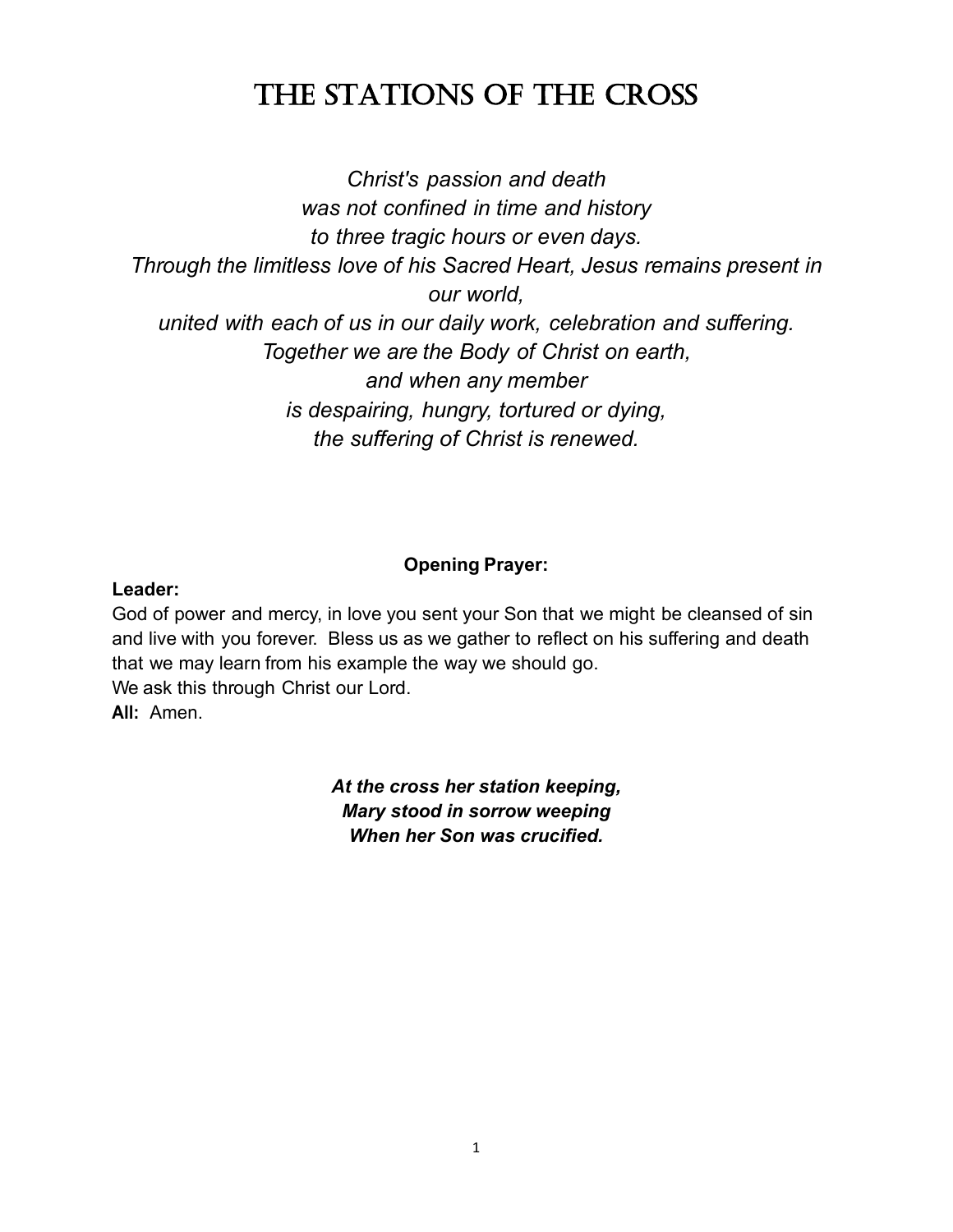# i. JeSuS iS Condemned To deaTh

**Leader:** We adore you, O Christ, and we praise you. **All:** Because by your holy cross, you have redeemed the world.

**Reader:** Pilate said to them, "Then what shall I do with Jesus, called the Messiah?" They all said, "Let him be crucified!"... Pilate took water and washed his hands in the sight of the crowd, saying, I am innocent of this man's blood. Look to it yourselves." *Matt. 27: 22, 24*

#### *Silence*

**All:** To you, O LORD, I lift up my soul. O my God, in you I trust; do not let me be put to shame; do not let my enemies exult over me.

Do not let those who wait for you be put to shame; let them be ashamed who are wantonly treacherous.

Make me to know your ways, O LORD; teach me your paths. Lead me in your truth, and teach me, for you are the God of my salvation; for you I wait all day long. *Psalm 25: 1-5*

Glory be to the Father and to the Son and to the Holy Spirit, as it was in the beginning, is now and ever shall be, world without end. Amen.

#### **Leader:**

Lord, grant us your strength and wisdom, that we may seek to follow your will in all things.

**Leader:** Lord Jesus Crucified, All: Have mercy on us.

> *While she waited in her anguish, Seeing Christ in torment languish, Bitter sorrow pierced her heart.*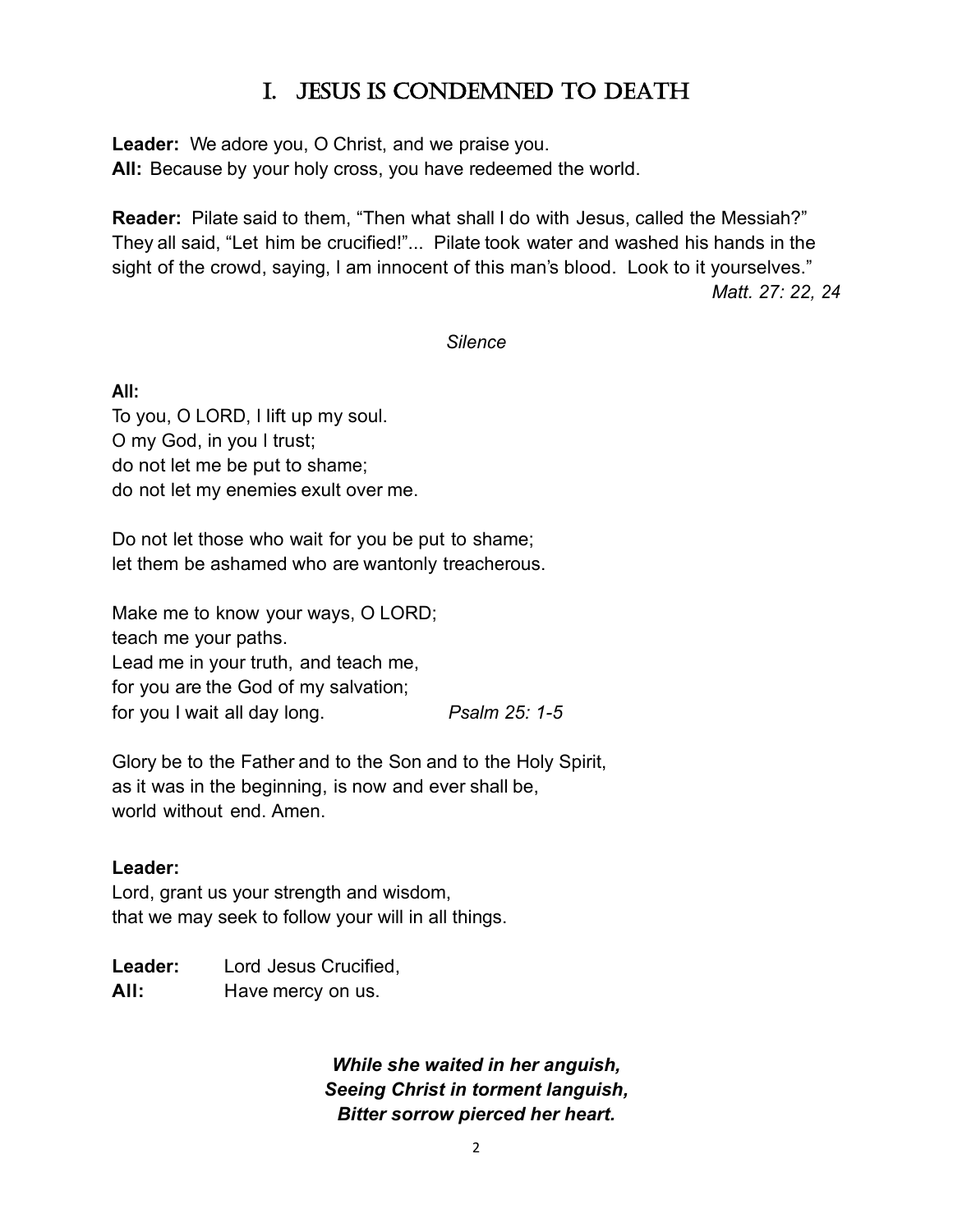# ii. JeSuS aCCepTS hiS CroSS

**Leader:** We adore you, O Christ, and we praise you. **All:** Because by your holy cross, you have redeemed the world.

**Reader:** Pilate asked them, "Shall I crucify your King?" The chief priests answered, "We have no king but the emperor." Then he handed him over to them to be crucified. So they took Jesus; and carrying the cross by himself, he went out to what is called The Place of the Skull, which in Hebrew is called Golgotha.

*John 19:15-17*

*Silence*

**All:**

O LORD, do not rebuke me in your anger, or discipline me in your wrath. For your arrows have sunk into me, and your hand has come down on me.

For my iniquities have gone over my head; they weigh like a burden too heavy for me.

For I am ready to fall, and my pain is ever with me. I confess my iniquity; I am sorry for my sin. Those who are my foes without cause are mighty, and many are those who hate me wrongfully. Those who render me evil for good are my adversaries because I follow after good.

Do not forsake me, O LORD; O my God, do not be far from me; make haste to help me, O Lord, my salvation.

Glory be…

*Psalm 38:1-2,4, 17-22*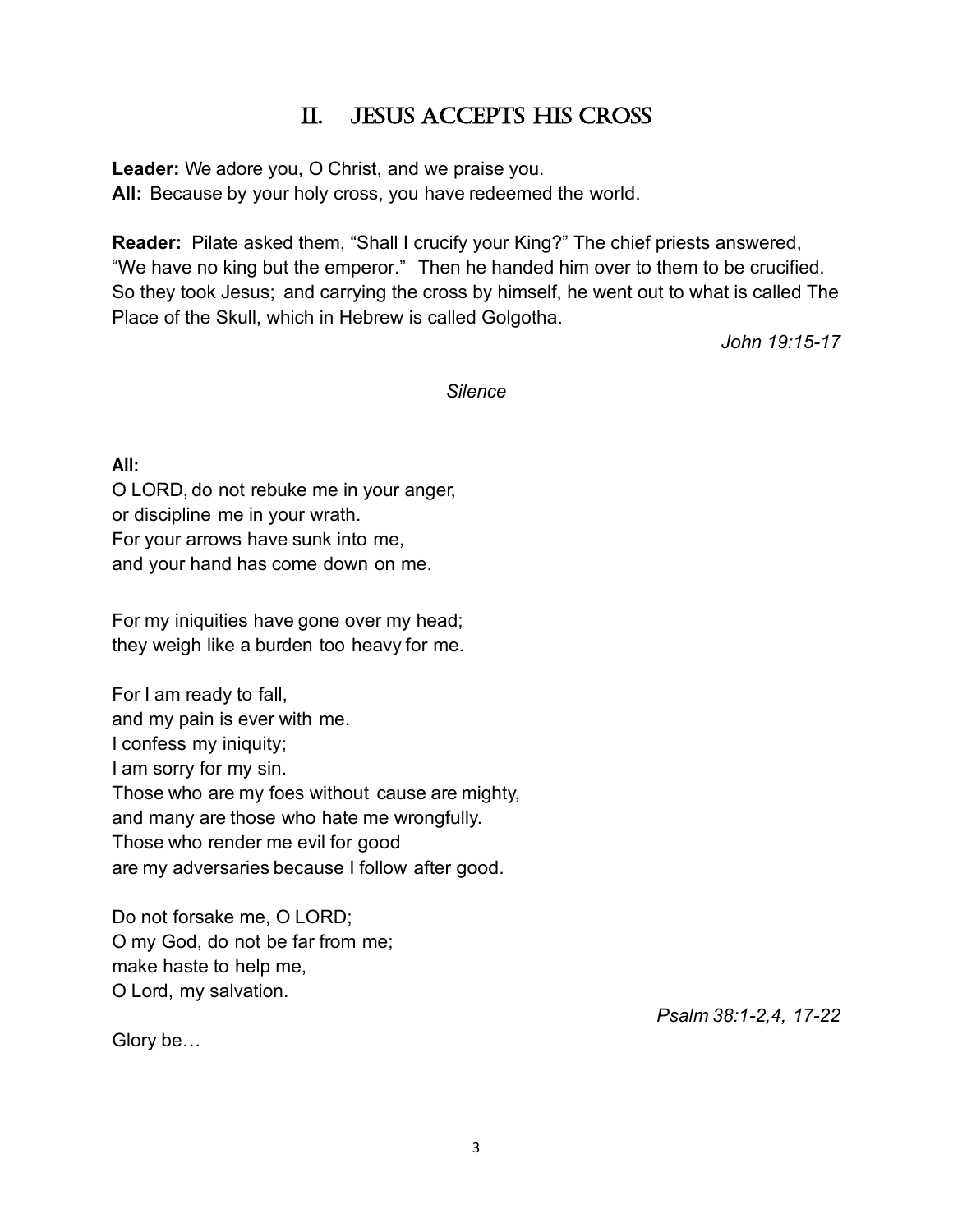### **Leader:**

Lord, grant us the courage of our convictions that our lives may faithfully reflect the good news you bring. **Leader:** Lord Jesus Crucified, All: Have mercy on us.

### *With what pain and desolation, With what noble resignation, Mary watched her dying Son.*

## iii: JeSuS fallS The firST Time

**Leader:** We adore you, O Christ, and we praise you. **All:** Because by your holy cross, you have redeemed the world.

**Reader:** Surely he has borne our infirmities and carried our diseases; yet we accounted him stricken, struck down by God, and afflicted. But he was wounded for our transgressions, crushed for our iniquities; upon him was the punishment that made us whole, and by his bruises we are healed.

*Isaiah 53:4-5*

*Silence*

**All:**

Trust in the LORD, and do good; so you will live in the land, and enjoy security. Take delight in the LORD, and he will give you the desires of your heart.

Commit your way to the LORD; trust in him, and he will act. He will make your vindication shine like the light, and the justice of your cause like the noonday.

Be still before the LORD, and wait patiently for him; do not fret over those who prosper in their way, over those who carry out evil devices.

Our steps are made firm by the LORD, when he delights in our way; though we stumble, we shall not fall headlong, for the LORD holds us by the hand.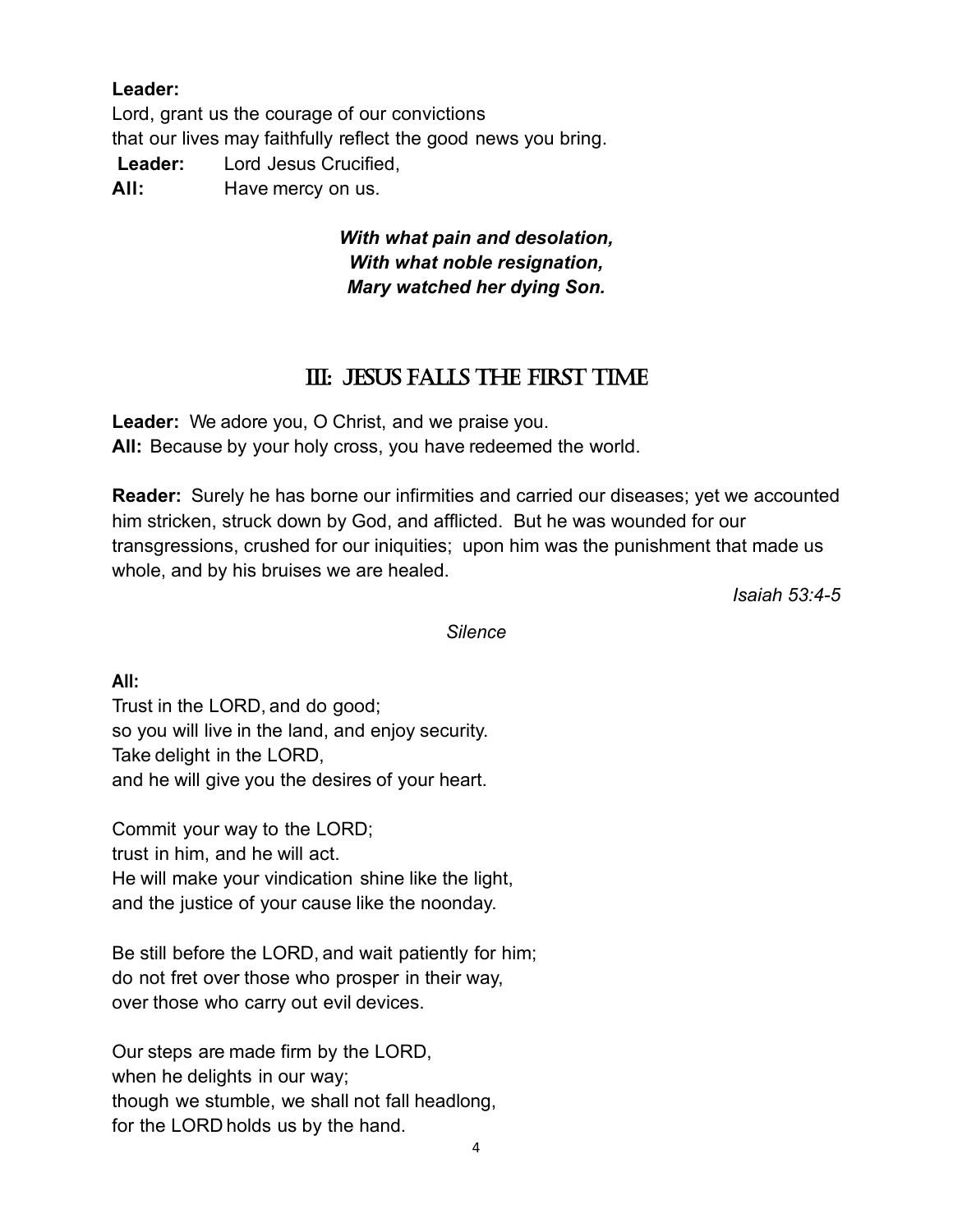Glory be …

#### **Leader:**

Lord, grant us your sense of righteousness that we may never cease to work to bring about the justice of the kingdom that you promised.

**Leader:** Lord Jesus Crucified, All: Have mercy on us.

### *Ever-patient in her yearning Though her tear-filled eyes were burning, Mary gazed upon her Son.*

## iV: JeSuS meeTS hiS grieVing moTher

**Leader:** We adore you, O Christ, and we praise you. **All:** Because by your holy cross, you have redeemed the world.

**Reader:** When the parents brought in the child Jesus, to do for him what was customary under the law ... Simeon blessed them and said to his mother Mary, "This child is destined for the falling and the rising of many in Israel, and to be a sign that will be opposed so that the inner thoughts of many will be revealed—and a sword will pierce your own soul too."

*Luke 2: 27, 34-35*

*Silence*

**All:**

O LORD, my heart is not lifted up, my eyes are not raised too high; I do not occupy myself with things too great and too marvelous for me.

But I have calmed and quieted my soul, like a weaned child with its mother; my soul is like the weaned child that is with me.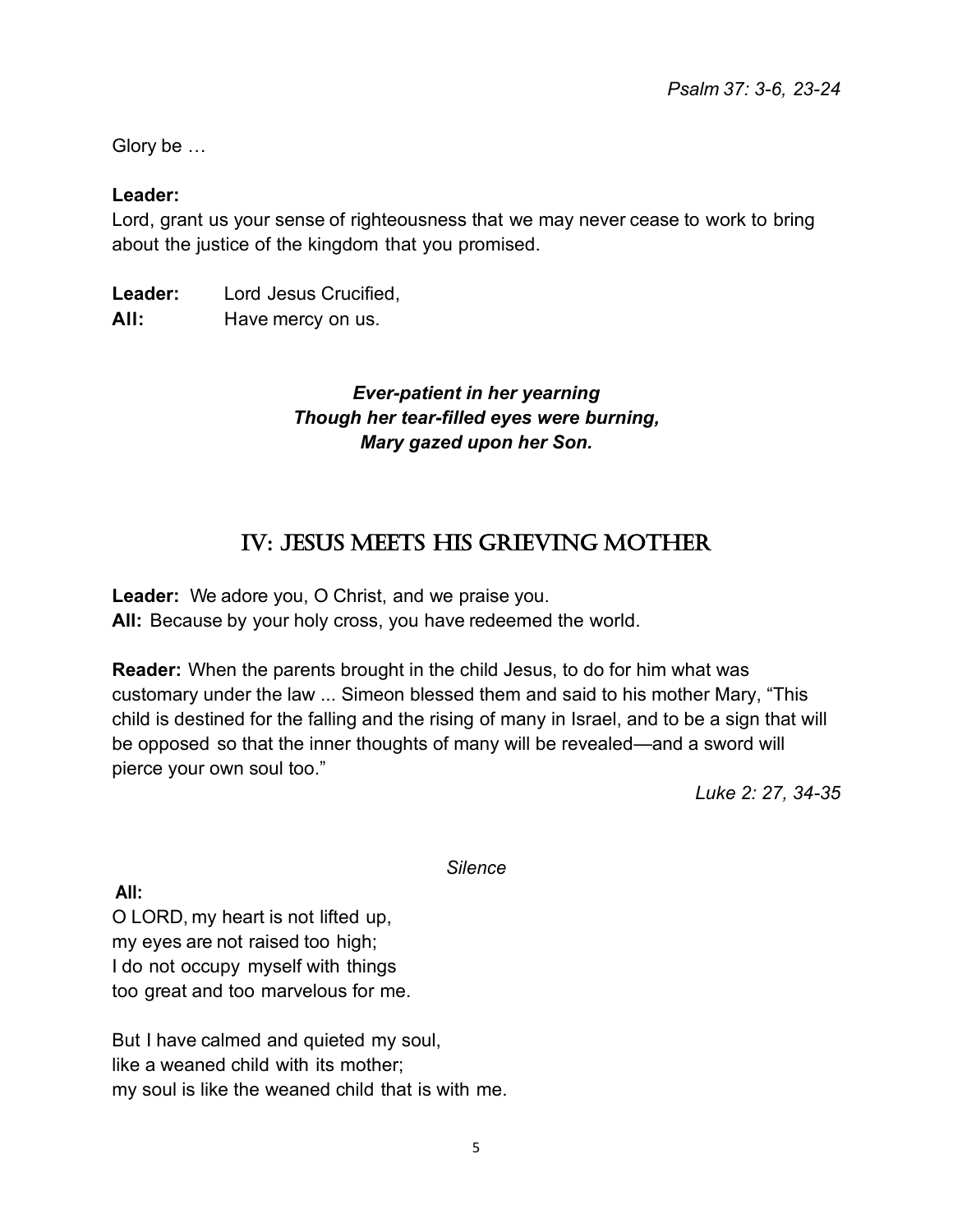O Israel, hope in the LORD from this time on and for evermore.

*Psalm 131*

Glory be …

#### **Leader:**

Lord, grant us the gift of honesty that we may not fear to speak the truth even when difficult.

**Leader:** Lord Jesus Crucified, All: Have mercy on us.

### *Who, that sorrow contemplating, On that passion meditating, Would not share the Virgin's grief?*

# V: Simon helpS JeSuS bear hiS CroSS

**Leader:** We adore you, O Christ, and we praise you. **All:** Because by your holy cross, you have redeemed the world.

**Reader:** Jesus called the crowd with his disciples, and said to them, "If any want to become my followers, let them deny themselves and take up their cross and follow me.For those who want to save their life will lose it, and those who lose their life for my sake, and for the sake of the gospel, will save it. For what will it profit them to gain the whole world and forfeit their life? Indeed, what can they give in return for their life? *Mark 8:34-37*

As they led him away, they seized a man, Simon of Cyrene, who was coming from the country, and they laid the cross on him, and made him carry it behind Jesus.

*Luke 23:26*

*Silence*

**All:**

Be pleased, O God, to deliver me. O LORD, make haste to help me! Let those be put to shame and confusion who seek my life.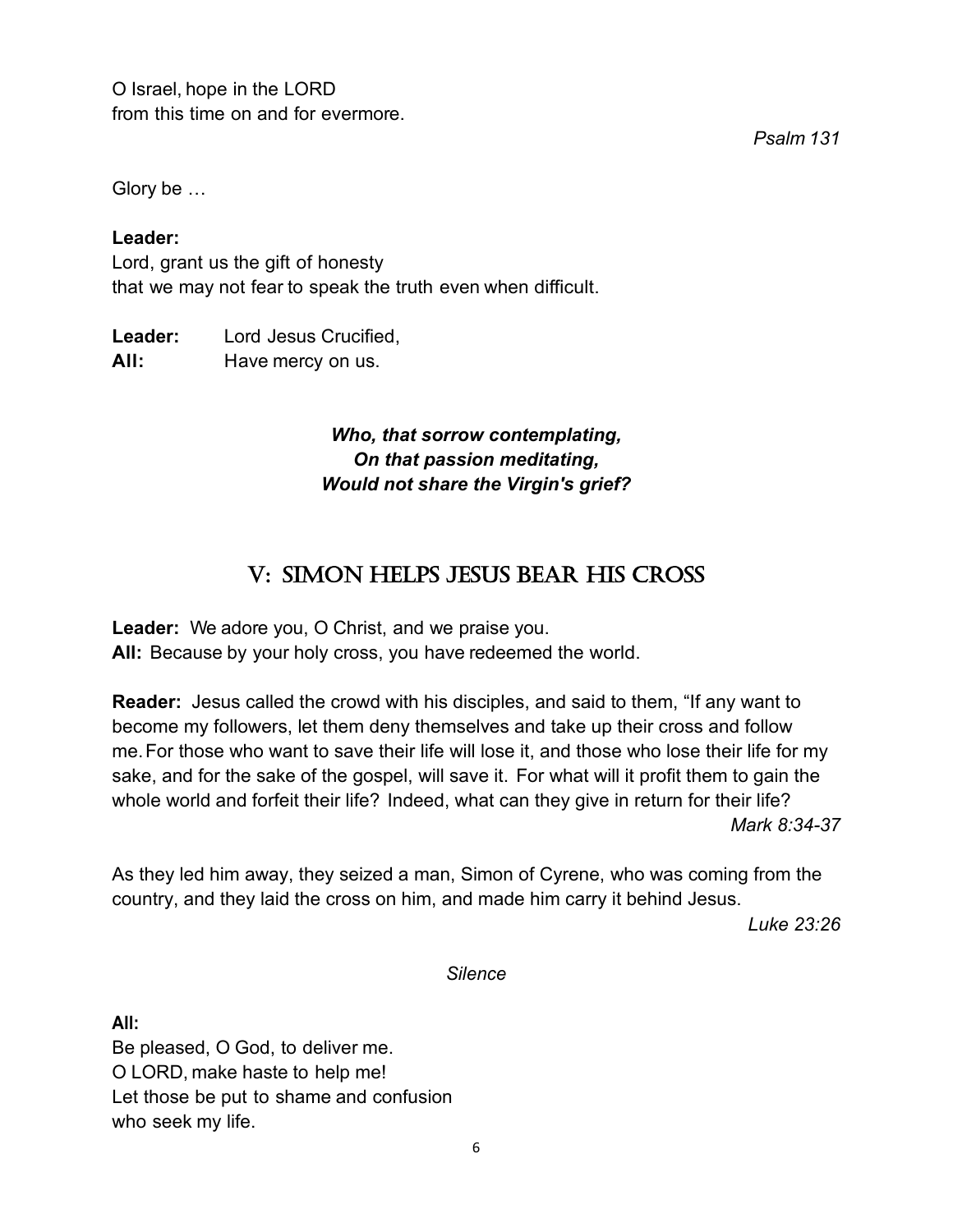Let those be turned back and brought to dishonor who desire to hurt me.

Let all who seek you rejoice and be glad in you. Let those who love your salvation say evermore, 'God is great!'

But I am poor and needy; hasten to me, O God! You are my help and my deliverer; O LORD, do not delay!

Lord, grant us discernment

**Leader:** Lord Jesus Crucified,

*Psalm 70 :1-2,4-5*

Glory be …

**Leader:**

All: Have mercy on us. *Christ she saw, for our salvation, Scourged with cruel acclamation,* 

# *Bruised and beaten by the rod.*

# Vi. VeroniCa wipeS The faCe of JeSuS

**Leader** We adore you, O Christ, and we praise you. **All:** Because by your holy cross, you have redeemed the world.

that we may see as you see, not as the world sees.

**Reader:** Then the righteous will answer him, 'Lord, when was it that we saw you hungry and gave you food, or thirsty and gave you something to drink? And when was it that we saw you a stranger and welcomed you, or naked and gave you clothing? And when was it that we saw you sick or in prison and visited you?' And the king will answer them, 'Truly I tell you, just as you did it to one of the least of these who are members of my family you did it to me*.* 

*Matthew 25:37-40*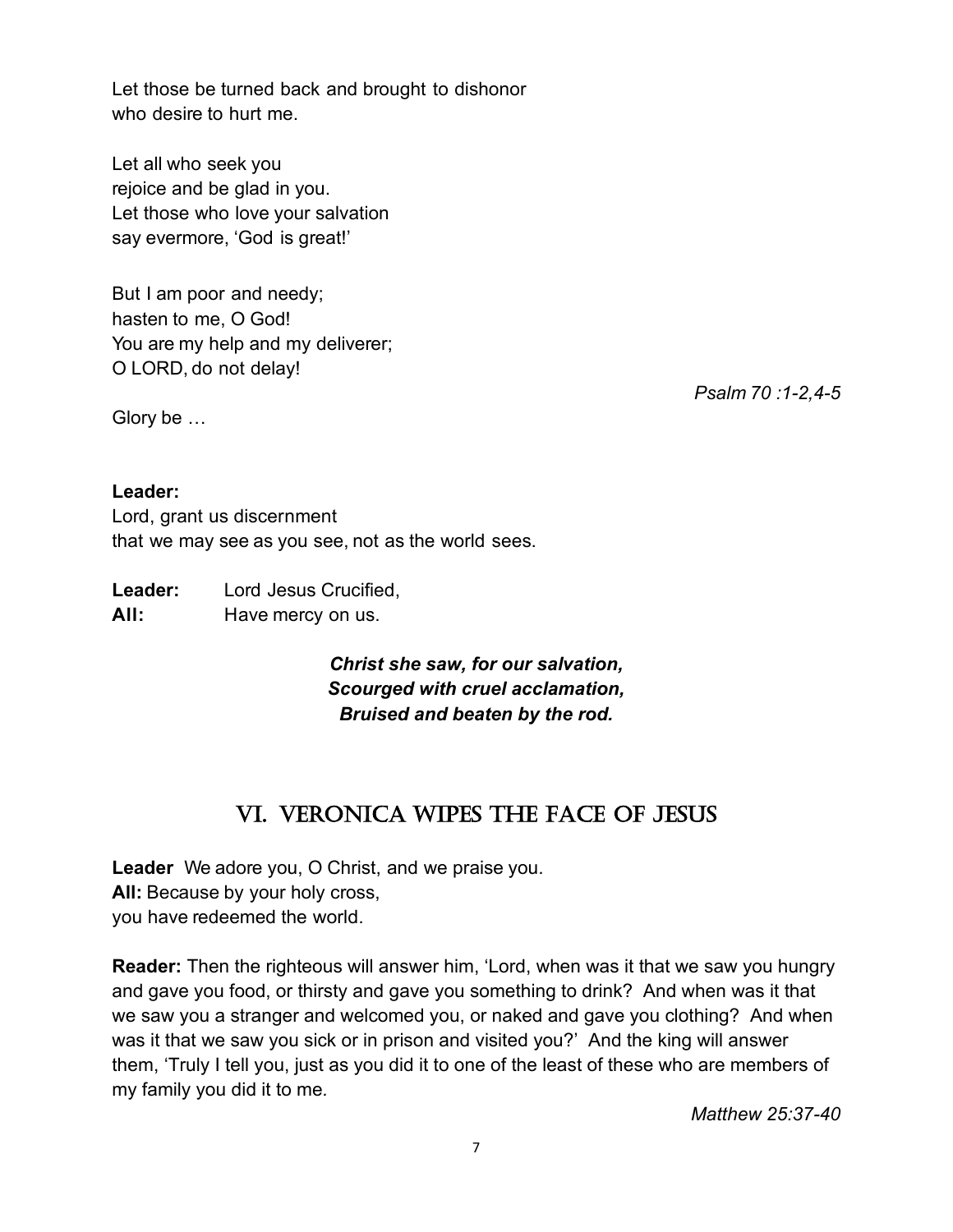#### *Silence*

**All:**

Give ear, O Shepherd of Israel, you who lead Joseph like a flock!

You who are enthroned upon the cherubim, shine forth before Ephraim and Benjamin and Manasseh. Stir up your might, and come to save us!

Restore us, O God; let your face shine, that we may be saved.

O LORD God of hosts, how long will you be angry with your people's prayers? You have fed them with the bread of tears, and given them tears to drink in full measure. You make us the scorn of our neighbors; our enemies laugh among themselves.

Restore us, O God of hosts; let your face shine, that we may be saved.

*Psalm 80 :1-7*

Glory be …

#### **Leader:**

Lord, grant us patience in times of suffering that we may offer our lives as a sacrifice of praise.

**Leader:** Lord Jesus Crucified, All: Have mercy on us.

> *Christ she saw with life-blood failing, All her anguish unavailing, Saw him breathe his very last.*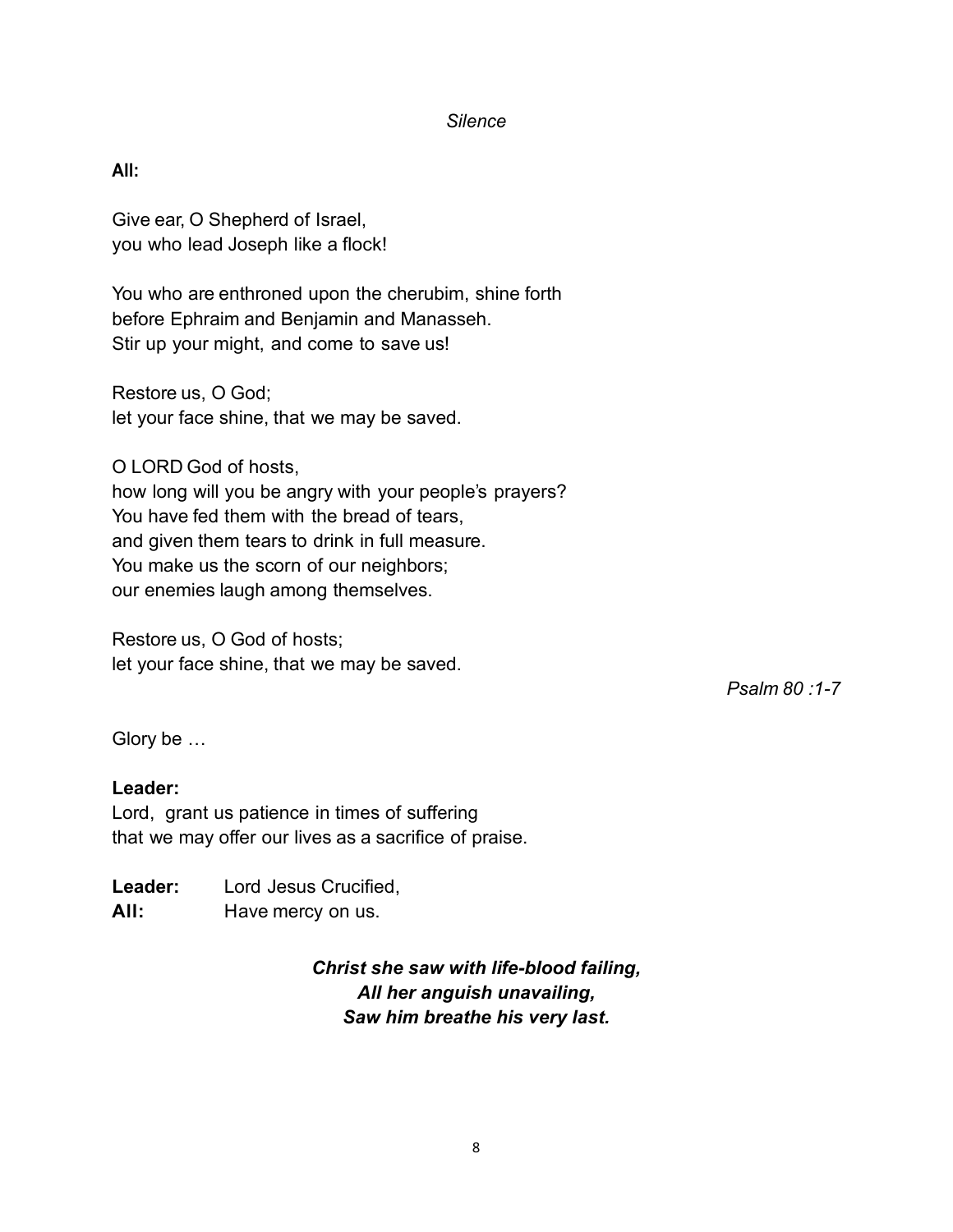# Vii: JeSuS fallS The SeCond Time.

**Leader:** We adore you, O Christ, and we praise you. **All:** Because by your holy cross, you have redeemed the world.

**Reader:** Jesus said: "Come to me, all you that are weary and are carrying heavy burdens, and I will give you rest. Take my yoke upon you, and learn from me; for I am gentle and humble in heart, and you will find rest for your souls. For my yoke is easy, and my burden is light."

*Matthew 11:28-30*

#### *Silence*

### **All:**

Be gracious to me, O God, for people trample on me; all day long foes oppress me; my enemies trample on me all day long, for many fight against me. O Most High, when I am afraid, I put my trust in you. In God, whose word I praise, in God I trust; I am not afraid; what can flesh do to me?

My vows to you I must perform, O God; I will render thank-offerings to you. For you have delivered my soul from death,

and my feet from falling, so that I may walk before God in the light of life.

*Psalm 56 :1-4, 12-13*

Glory be …

### **Leader:**

Lord, grant us strength of purpose that we may faithfully bear our crosses each day.

**Leader:** Lord Jesus Crucified, All: Have mercy on us.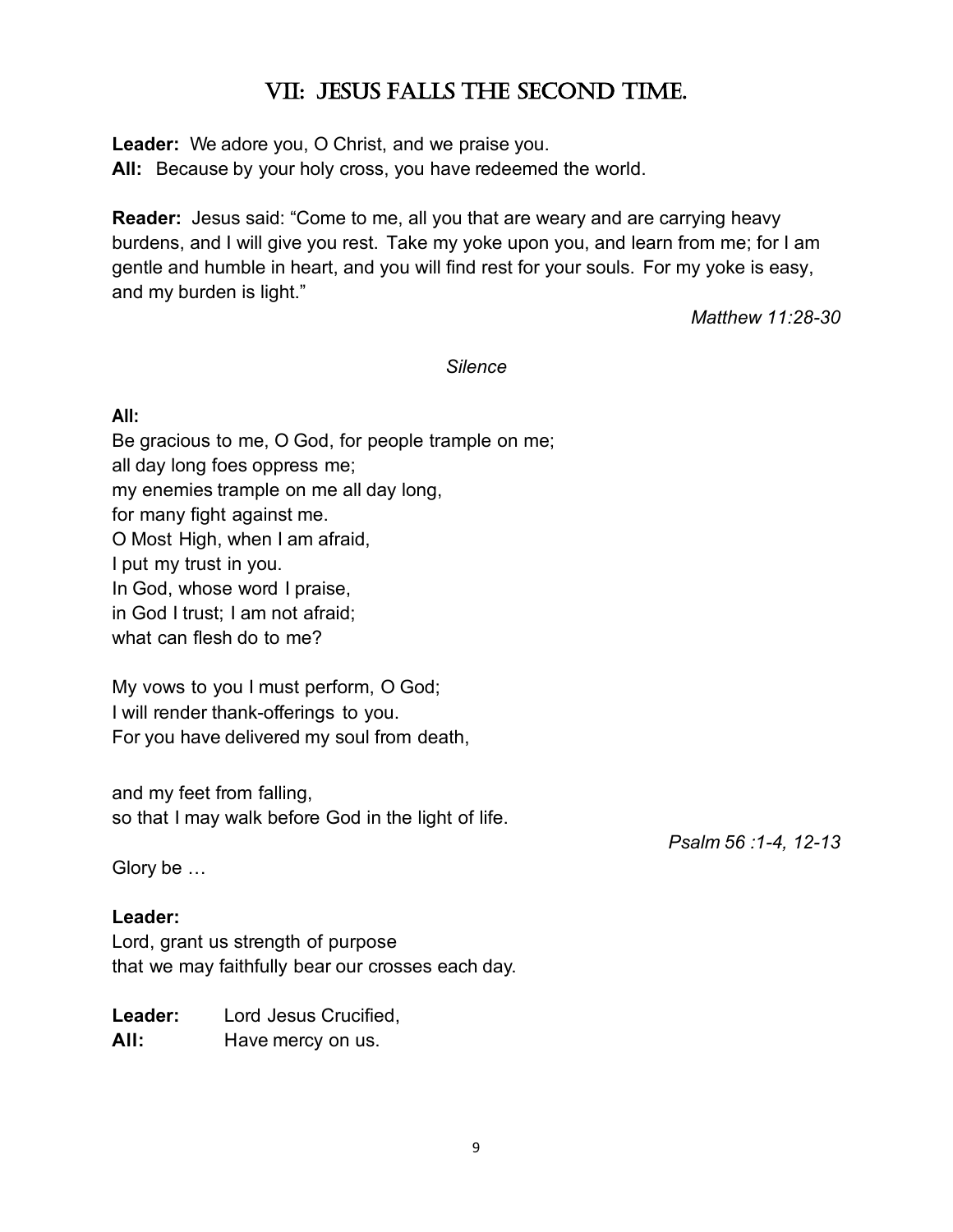*Mary, fount of love's devotion, Let me share with true emotion All the sorrow you endured.* 

# VIII: JESUS COMFORTS THE WOMEN of JeruSalem

**Leader**: We adore you, O Christ, and we praise you. **All:** Because by your holy cross, you have redeemed the world.

**Reader:**A great number of the people followed him, and among them were women who were beating their breasts and wailing for him. But Jesus turned to them and said, "Daughters of Jerusalem, do not weep for me, but weep for yourselves and for your children. For the days are surely coming when they will say, 'Blessed are the barren, and the wombs that never bore, and the breasts that never nursed.' Then they will begin to say to the mountains, 'Fall on us'; and to the hills, 'Cover us.' For if they do this when the wood is green, what will happen when it is dry?"

*Luke 23:27-31*

#### *Silence*

**All***:*

As a deer longs for flowing streams, so my soul longs for you, O God. My soul thirsts for God, for the living God. When shall I come and behold the face of God? My tears have been my food day and night, while people say to me continually, 'Where is your God?'

These things I remember, as I pour out my soul: how I went with the throng, and led them in procession to the house of God, with glad shouts and songs of thanksgiving, a multitude keeping festival. Why are you cast down, O my soul, and why are you disquieted within me? Hope in God; for I shall again praise him, my help and my God.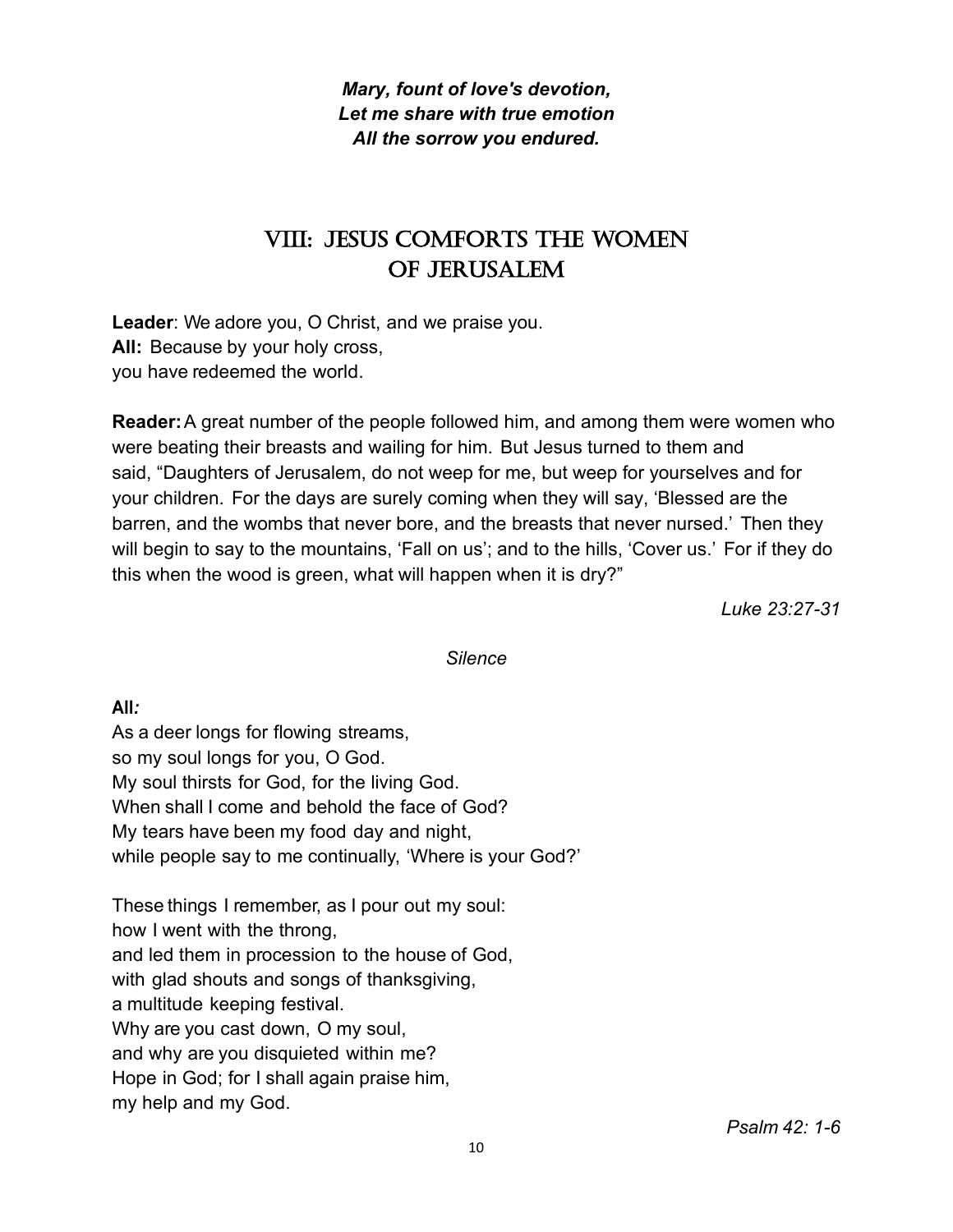Glory be …

**Leader:** Lord, grant us willing spirits that we may be your instruments on earth.

**Leader:** Lord Jesus Crucified, All: Have mercy on us.

> *Virgin, ever interceding, Hear me in my fervent pleading: Fire me with your love of Christ.*

# iX: JeSuS fallS The Third Time

**Leader:** We adore you, O Christ, and we praise you. **All:** Because by your holy cross, you have redeemed the world.

**Reader**:Since, then, we have a great high priest who has passed through the heavens, Jesus, the Son of God, let us hold fast to our confession. For we do not have a high priest who is unable to sympathize with our weaknesses, but we have one who in every respect has been tested as we are, yet without sin. Let us therefore approach the throne of grace with boldness, so that we may receive mercy and find grace to help in time of need.

*Hebrews 4:14-16*

*Silence*

**All:**

.

Save me, O God, by your name, and vindicate me by your might. Hear my prayer, O God; give ear to the words of my mouth. For the insolent have risen against me, the ruthless seek my life; they do not set God before them.

But surely, God is my helper; the Lord is the upholder of my life. He will repay my enemies for their evil.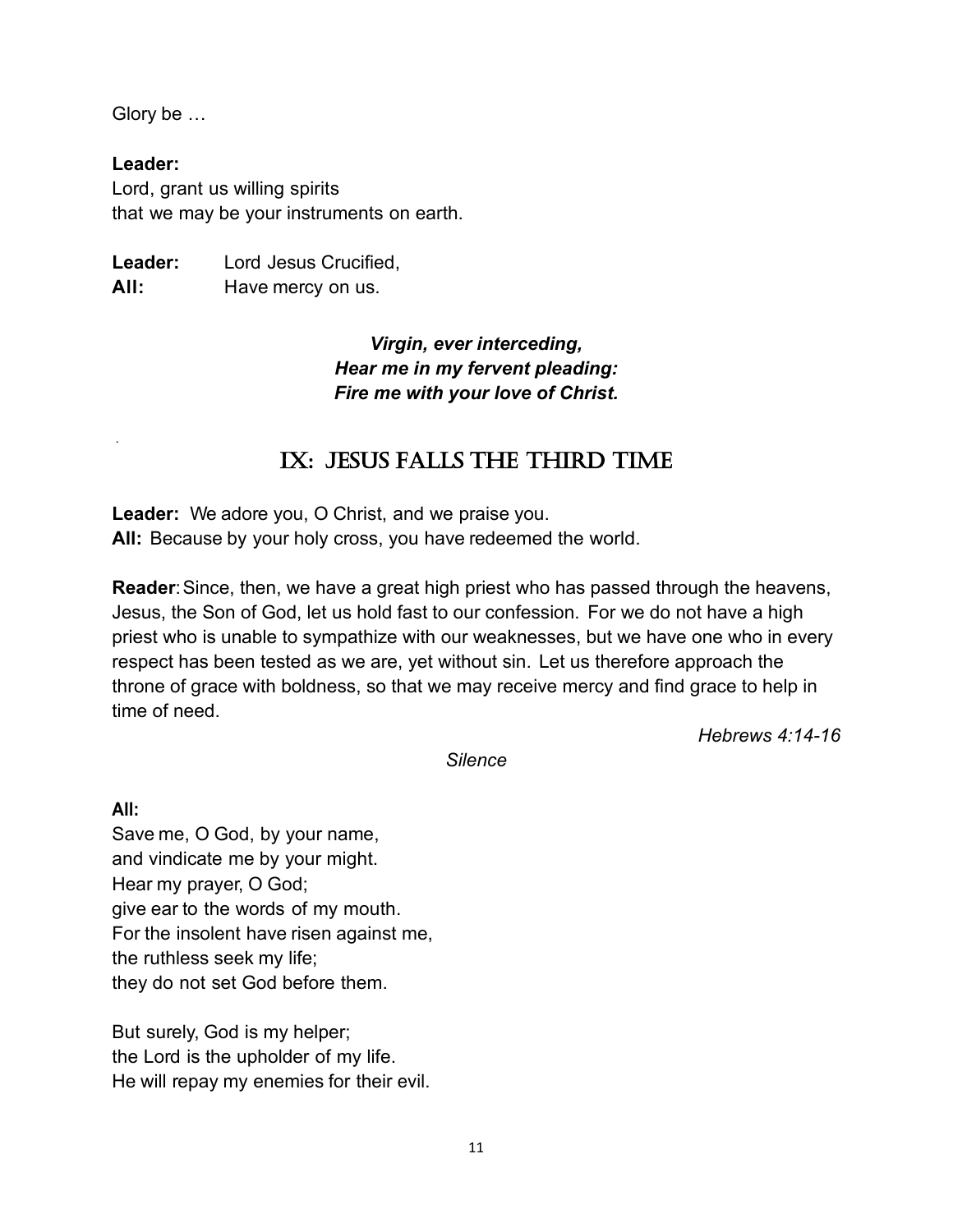In your faithfulness, put an end to them.

With a freewill-offering I will sacrifice to you; I will give thanks to your name, O LORD, for it is good.

For he has delivered me from every trouble, and my eye has looked in triumph on my enemies.

*Psalm 54*

Glory be …

**Leader:**

Lord, grant us gentle spirits that we may comfort those who mourn.

**Leader:** Lord Jesus Crucified, All: Have mercy on us.

> *Mother, may this prayer be granted: That Christ's love may be implanted In the depths of my poor soul.*

### X: JeSuS iS STripped of hiS garmenTS

**Leader:** We adore you, O Christ, and we praise you. **All:** Because by your holy cross, you have redeemed the world.

**Reader:** When the soldiers had crucified Jesus, they took his clothes and divided them into four parts, one for each soldier. They also took his tunic; now the tunic was seamless, woven in one piece from the top. So they said to one another, "Let us not tear it, but cast lots for it to see who will get it." This was to fulfill what the scripture says, "They divided my clothes among themselves, and for my clothing they cast lots." And that is what the soldiers did.

*John 19:23-25*

*Silence*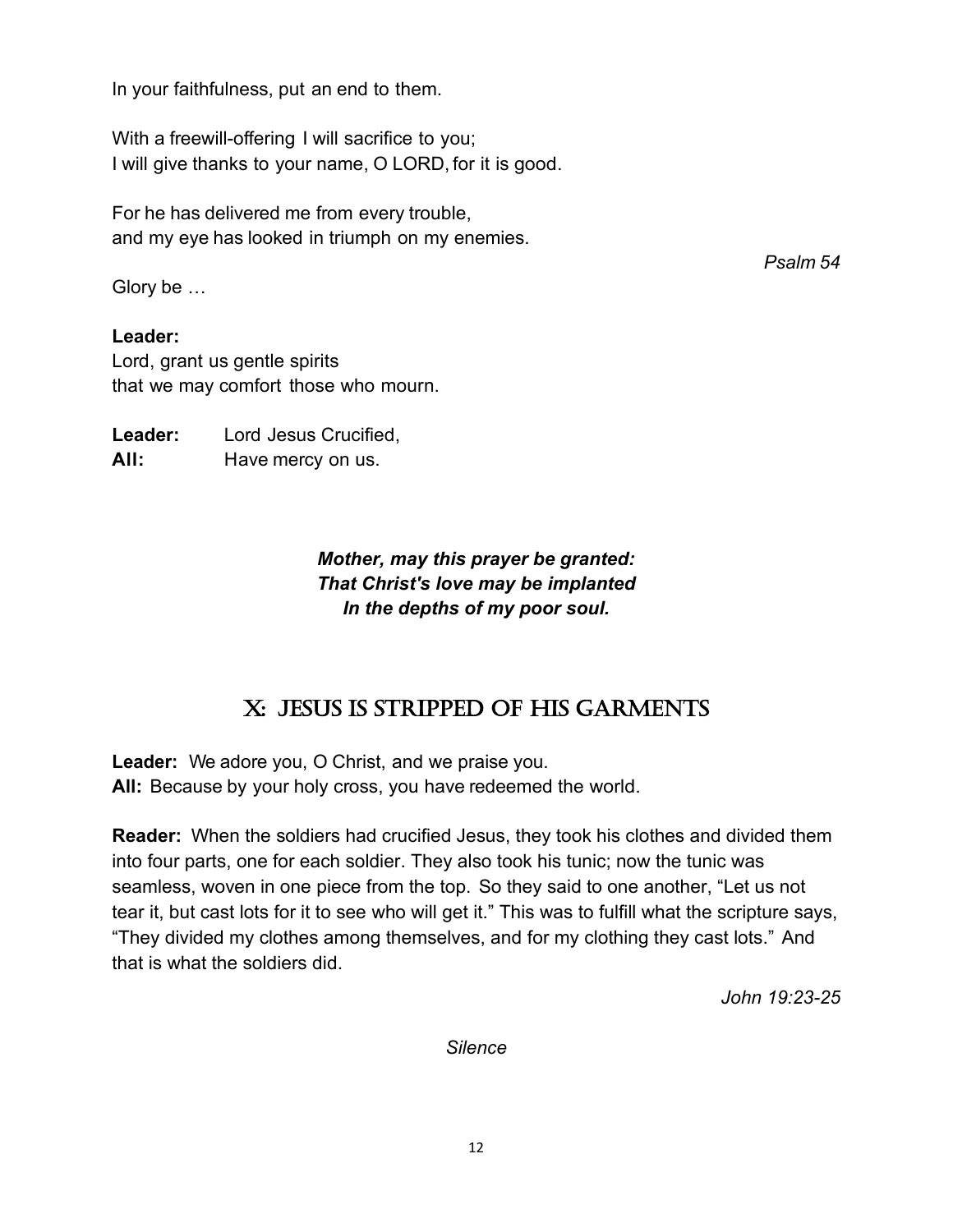### **All:**

My God, my God, why have you forsaken me? Why are you so far from helping me, from the words of my groaning? O my God, I cry by day, but you do not answer; and by night, but find no rest.

All who see me mock at me;

they make mouths at me, they shake their heads; 'Commit your cause to the LORD; let him deliver let him rescue the one in whom he delights!'

Yet it was you who took me from the womb; you kept me safe on my mother's breast. On you I was cast from my birth, and since my mother bore me you have been my God. Do not be far from me, for trouble is near and there is no one to help.

My hands and feet have shriveled; I can count all my bones. They stare and gloat over me; they divide my clothes among themselves, and for my clothing they cast lots.

*Psalm 22: 1-2, 7-11, 16b-18*

Glory be…

### **Leader:**

Lord, grant us merciful hearts that we may bring your reconciliation and forgiveness to all.

**Leader:** Lord Jesus Crucified,

All: Have mercy on us.

*At the cross, your sorrow sharing, All your grief and torment bearing, Let me stand and mourn with you.*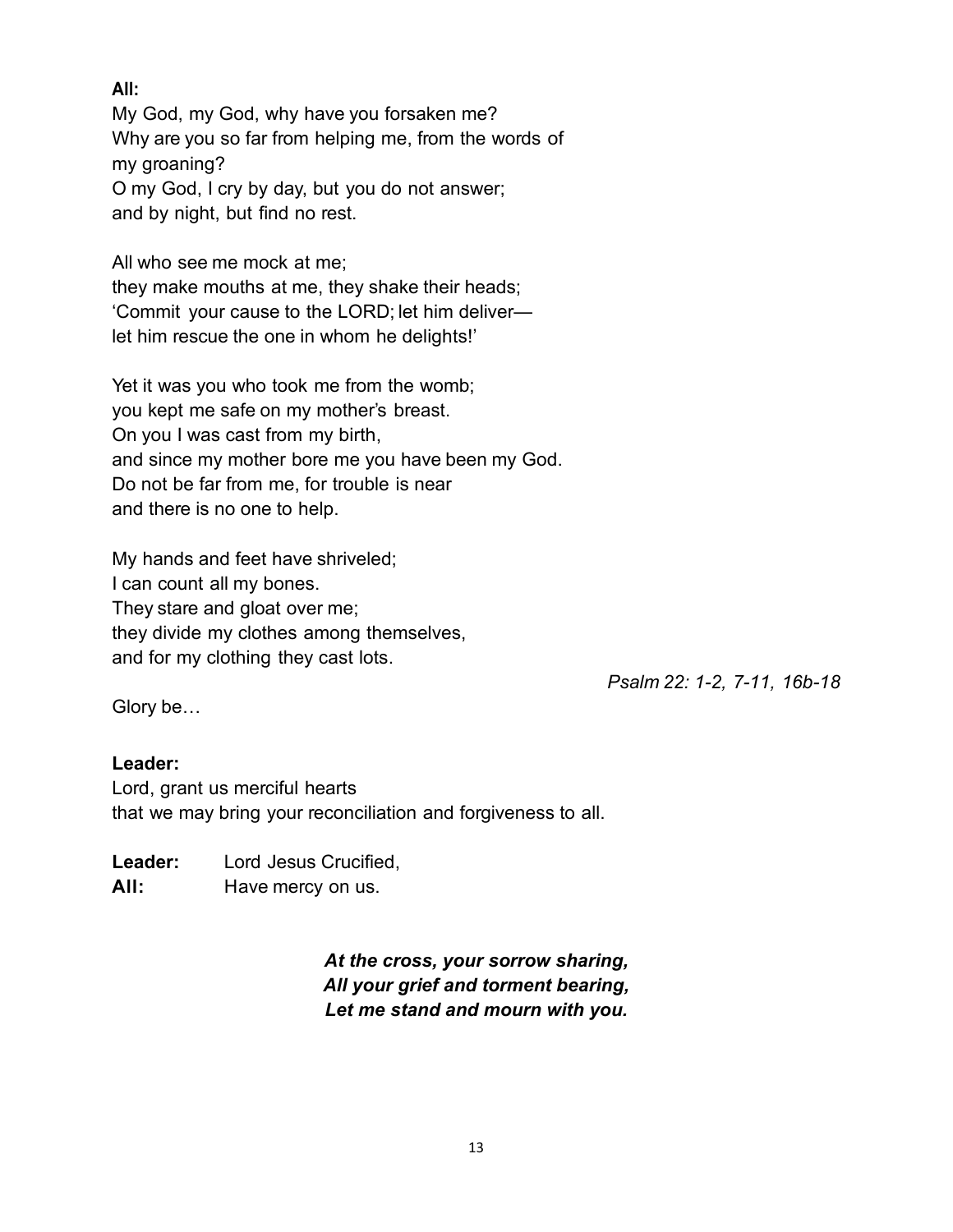# XI: JESUS IS NAILED TO THE CROSS

**Leader** We adore you, O Christ, and we praise you. **All:** Because by your holy cross, you have redeemed the world.

**Reader**: It was nine o'clock in the morning when they crucified him. The inscription of the charge against him read, "The King of the Jews." And with him they crucified two bandits, one on his right and one on his left. Those who passed by derided him, shaking their heads and saying, "Aha! You who would destroy the temple and build it in three days, save yourself, and come down from the cross!" When it was noon, darkness came over the whole land until three in the afternoon. At three o'clock Jesus cried out with a loud voice, "Eloi, Eloi, lema sabachthani?" which means, "My God, my God, why have you forsaken me?"

*Mark 15:25-34*

*Silence*

### **All:**

Be merciful to me, O God, be merciful to me, for in you my soul takes refuge; in the shadow of your wings I will take refuge, until the destroying storms pass by. I cry to God Most High, to God who fulfils his purpose for me. He will send from heaven and save me, he will put to shame those who trample on me. God will send forth his steadfast love and his faithfulness.

I lie down among lions that greedily devour human prey; their teeth are spears and arrows, their tongues sharp swords.

Be exalted, O God, above the heavens. Let your glory be over all the earth.

*Psalm 57: 1-5*

Glory be...

#### **Leader:**

Lord, grant us perseverance that we may never stop seeking you.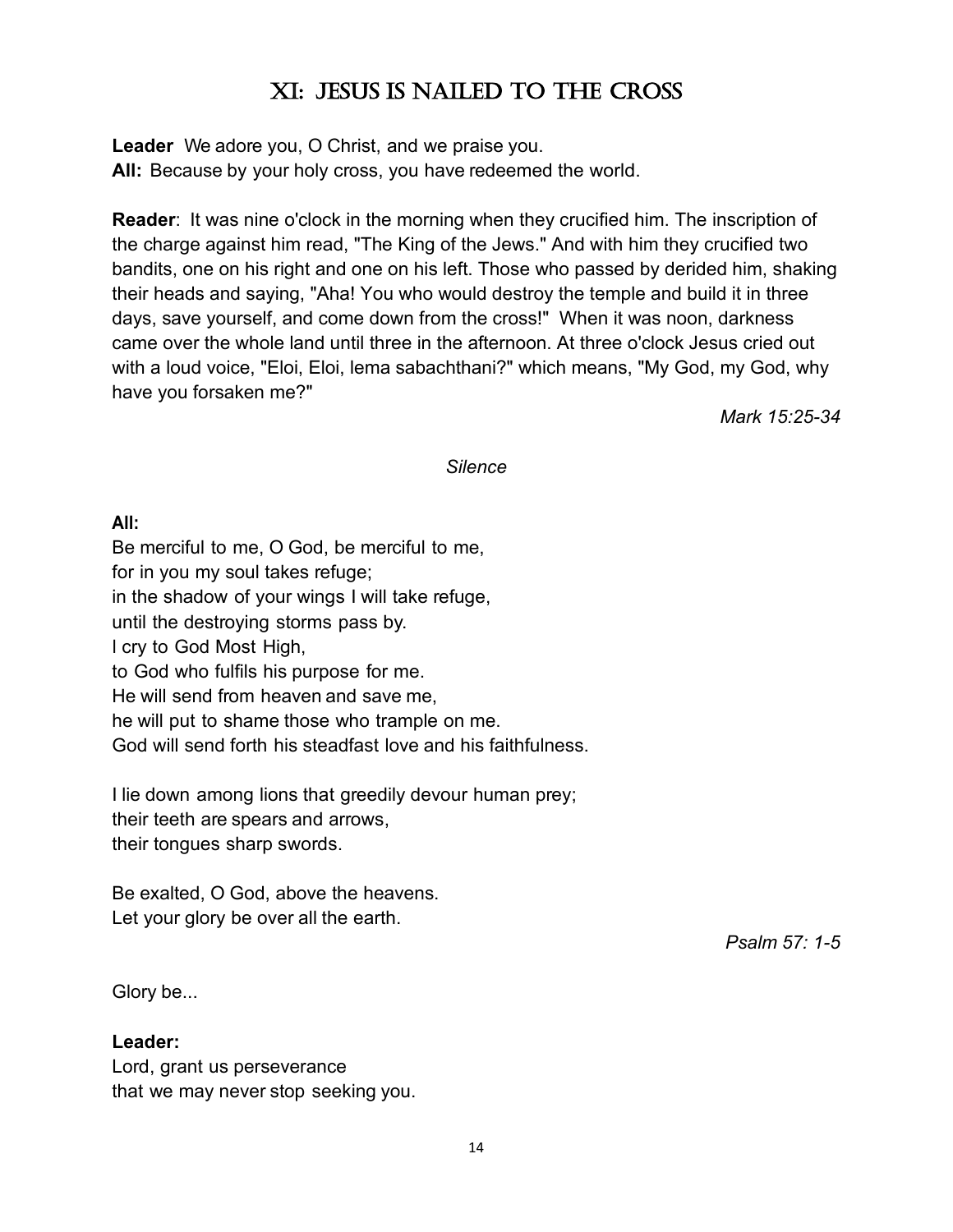**Leader:** Lord Jesus Crucified, All: Have mercy on us.

> *Fairest maid of all creation, Queen of hope and consolation, Let me feel your grief sublime.*

# Xii: JeSuS dieS on The CroSS

**Leader:** We adore you, O Christ, and we praise you. **All:** Because by your holy cross, you have redeemed the world.

**Reader:** When Jesus saw his mother and the disciple whom he loved standing beside her, he said to his mother, "Woman, here is your son." Then he said to the disciple, "Here is your mother." And from that hour the disciple took her into his own home. After this, when Jesus knew that all was now finished, he said (in order to fulfill the scripture), "I am thirsty." A jar full of sour wine was standing there. So they put a sponge full of the wine on a branch of hyssop and held it to his mouth. When Jesus had received the wine, he said, "It is finished." Then he bowed his head and gave up his spirit.

*John 19:26-30*

*Silence*

#### **All:**

In you, O LORD, I seek refuge; do not let me ever be put to shame; in your righteousness deliver me. Incline your ear to me; rescue me speedily. Be a rock of refuge for me, a strong fortress to save me.

You are indeed my rock and my fortress; for your name's sake lead me and guide me, take me out of the net that is hidden for me, for you are my refuge. Into your hand I commit my spirit; you have redeemed me, O LORD, faithful God.

*Psalm 31:1-5*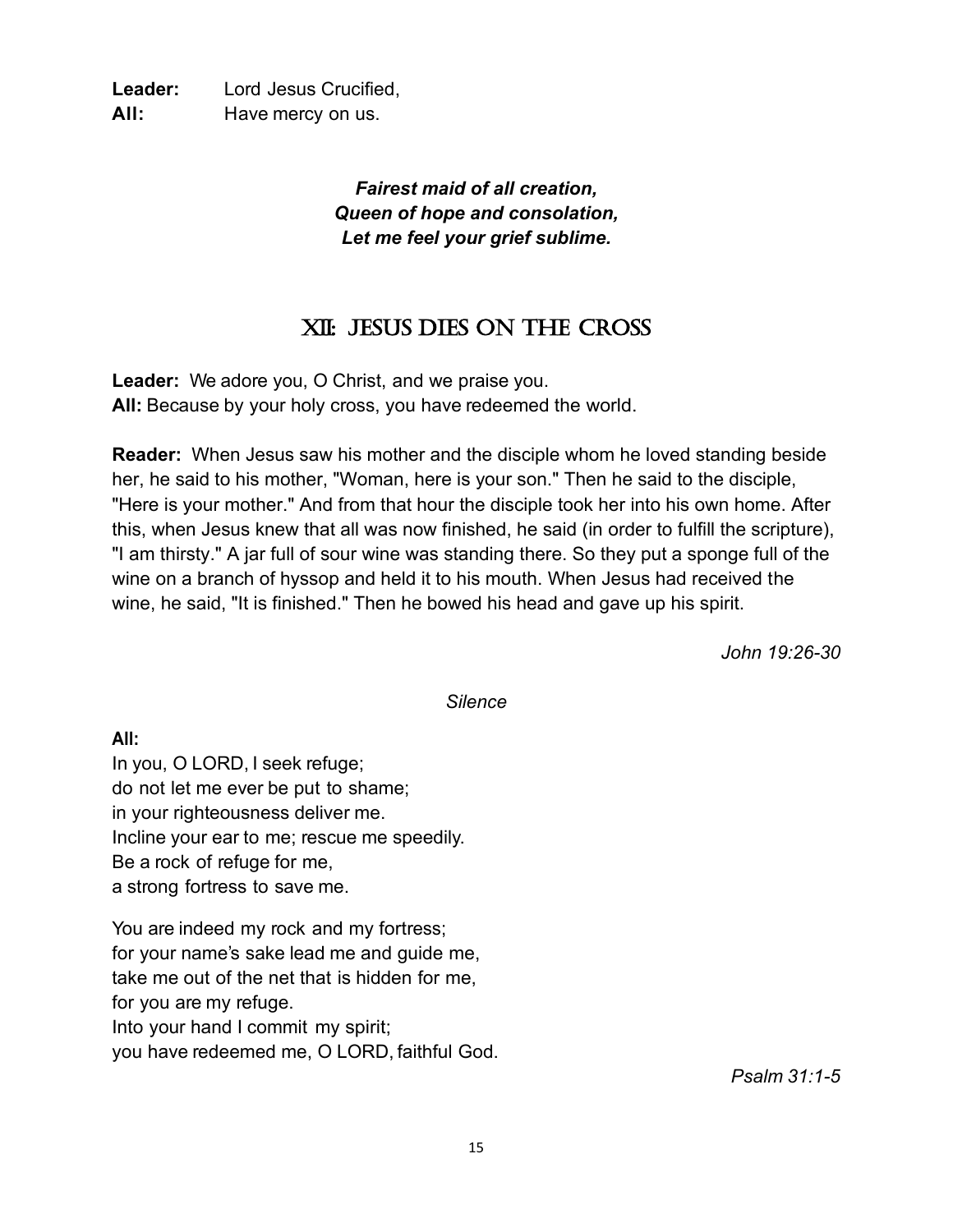Glory be …

**Leader:** Lord, grant us constancy that we may be willing to stand by those in need.

**Leader:** Lord Jesus Crucified, All: Have mercy on us.

> *Virgin, in your love befriend me, At the Judgment Day defend me. Help me by your constant prayer.*

# XIII: JESUS IS TAKEN DOWN FROM THE CROSS

**Leader** We adore you, O Christ, and we praise you. **All:** Because by your holy cross, you have redeemed the world.

**Reader:** After these things, Joseph of Arimathea, who was a disciple of Jesus, though a secret one because of his fear of the Jews, asked Pilate to let him take away the body of Jesus. Pilate gave him permission; so he came and removed his body. Nicodemus, who had at first come to Jesus by night, also came, bringing a mixture of myrrh and aloes, weighing about a hundred pounds. They took the body of Jesus and wrapped it with the spices in linen cloths, according to the burial custom of the Jews.

*John 19:38-40*

The women who had come with him from Galilee followed, and they saw the tomb and how his body was laid.

*Luke 23:55*

*Silence*

**All:** Out of the depths I cry to you, O LORD. Lord, hear my voice! Let your ears be attentive to the voice of my supplications!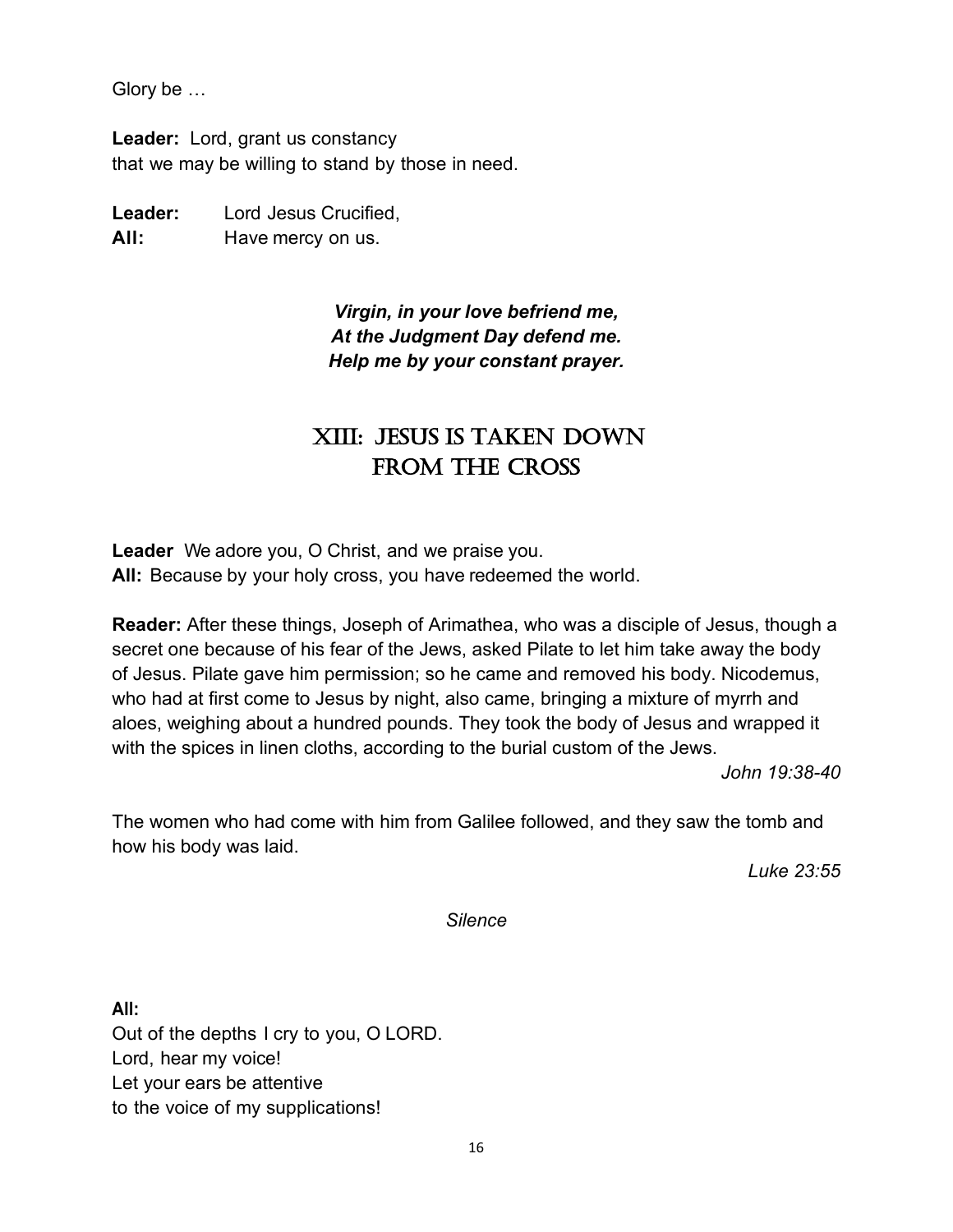If you, O LORD, should mark iniquities, Lord, who could stand? But there is forgiveness with you, so that you may be revered.

I wait for the LORD, my soul waits, and in his word I hope; my soul waits for the Lord more than those who watch for the morning, more than those who watch for the morning.

O Israel, hope in the LORD! For with the LORD there is steadfast love, and with him is great power to redeem. It is he who will redeem Israel from all its iniquities.

Glory be …

### **Leader:**

Lord, grant us trust in you that when our time on earth is ended our spirits may come to you without delay.

**Leader:** Lord Jesus Crucified, All: Have mercy on us.

> *Savior, when my life shall leave me, Through your mother's prayers receive me With the fruits of victory.*

# XiV: JeSuS iS laid in The Tomb

**Leader** We adore you, O Christ, and we praise you. **All:** Because by your holy cross, you have redeemed the world. *Psalm 130*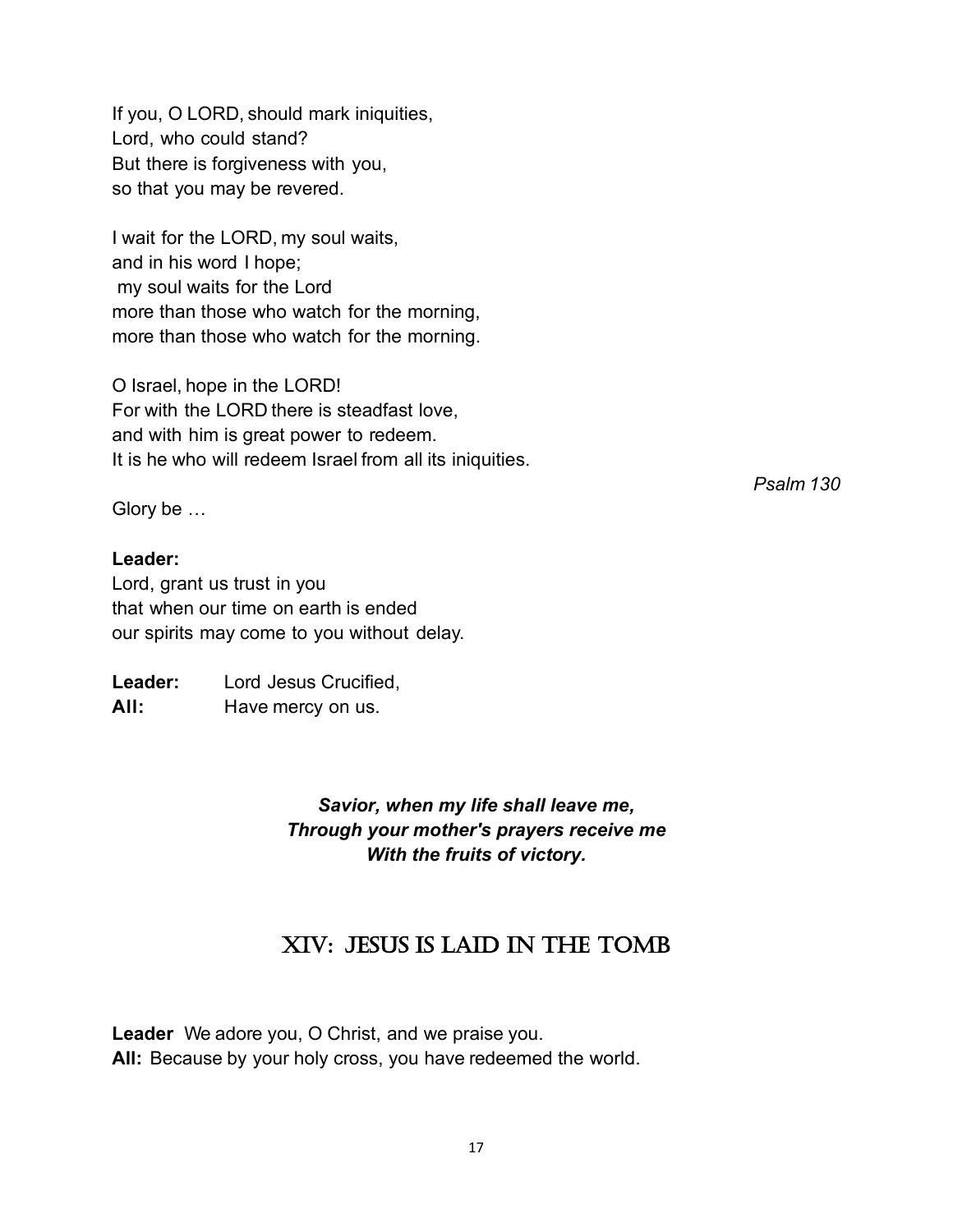**Reader:** Now there was a garden in the place where he was crucified, and in the garden there was a new tomb in which no one had ever been laid. And so, because it was the Jewish day of Preparation, and the tomb was nearby, they laid Jesus there. John 19:41-42

Mary Magdalene and Mary the mother of Joses saw where the body was laid.

*Mark 15:47*

#### *Silence*

#### **All:**

I bless the LORD who gives me counsel; in the night also my heart instructs me. I keep the LORD always before me; because he is at my right hand, I shall not be moved.

Therefore my heart is glad, and my soul rejoices; my body also rests secure. For you do not give me up to Sheol, or let your faithful one see the Pit.

You show me the path of life. In your presence there is fullness of joy; in your right hand are pleasures for evermore.

*Psalm 16: 7-11*

Glory be…

### **Leader:**

Lord, grant us your compassion that we may always provide for those in need.

**Leader:** Lord Jesus Crucified, All: Have mercy on us.

> *Let me to your love be taken Let my soul from death awaken To the joys of Paradise.*